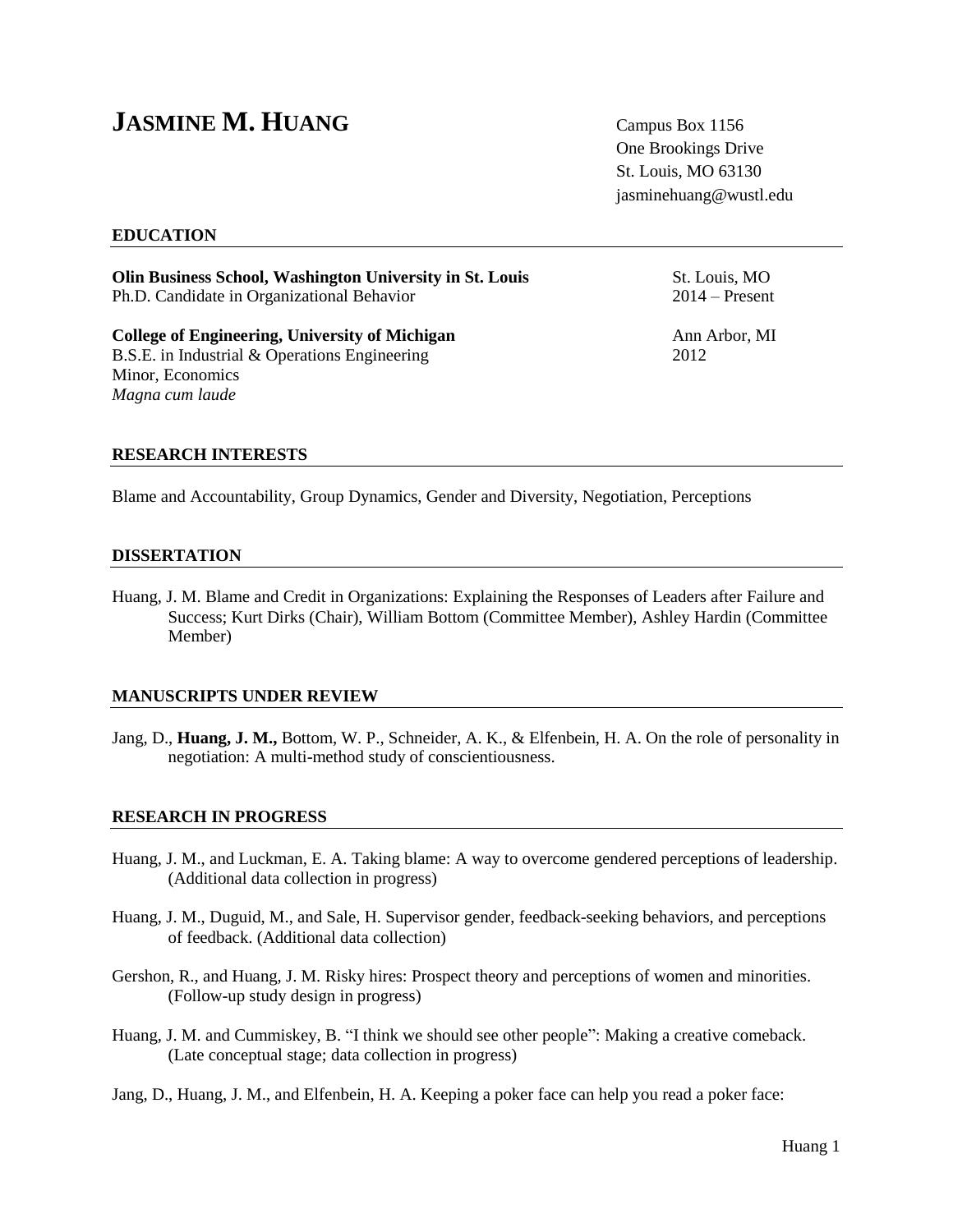Investigating the correlation between emotion recognition and emotion management. (Data analysis in progress)

## **CONFERENCE PRESENTATIONS**

- **Huang, J. M.** (2017). How Leaders Acknowledge Blame and Credit Following Diffuse Outcomes in Organizations. Paper presented at *The 60th Midwest Academy of Management Annual Conference*, Chicago, IL.
- **Huang, J. M.** (2017). Taking the Heat or Passing the Buck: Leaders' External Acknowledgments of Blame and Credit Following Diffuse Organizational Outcomes. Paper presented at *The 77th Annual Meeting of the Academy of Management,* Atlanta, GA.
- **Huang, J. M.**, Jang, D., Schneider, A., Elfenbein, H. A., Bottom, W. (2017). What Makes Professional Negotiators Effective? Examining the Case of Lawyers. Paper presented as part of symposium: *Individual Differences Shape Negotiation Context, Process, and Outcomes* at *The 77th Annual Meeting of the Academy of Management*, Atlanta, GA.
- **Huang, J. M.** & Luckman, E. A. (2017). Taking Blame: A Way to Overcome Gendered Perceptions of Leadership. Paper presented at *The Interdisciplinary Network for Group Research (INGRoup) Annual Meeting*, St. Louis, MO.
- **Huang, J. M.**, Jang, D., Schneider, A., Elfenbein, H. A., Bottom, W. (2017). What Makes Professional Negotiators Effective? Examining the Case of Lawyers. Paper presented at *The International Association for Conflict Management (IACM) Annual Meeting*, Berlin, Germany.
- Milovac, M. & **Huang, J. M.** (2016). Sidestepping the Startup Glass Ceiling: Perceived Potential of Women Entrepreneurs Depends on Functional Similarity in Founder Teams. Paper presented at *The Interdisciplinary Network for Group Research (INGRoup) Annual Meeting*, Helsinki, Finland.
- Milovac, M. & **Huang, J. M.** (2016). Perceptions of Potential Venture Success of Sex-Heterogeneous Entrepreneurial Teams Depend on Functional Similarity among Team Members. Paper presented at *The International Association for Conflict Management (IACM) Annual Meeting*, New York, NY.

#### **ORGANIZED SESSIONS AND SYMPOSIA**

- **Huang, J. M.,** Knowlton, K. K., Luckman, E. A. (2017). Professional Development Workshop Facilitator: *Developing Each Other: Peer Mentorship and Professional Development for Organizational Behavior Ph.D. Students and Ph.D. Candidates* at *The 77th Annual Meeting of the Academy of Management*, Atlanta, GA.
- Luckman, E. A. and **Huang, J. M**. (2017). Symposium co-chair: *Women at Work: Getting Things Done Means Acknowledging Our Differences* at *The 77th Annual Meeting of the Academy of Management*, Atlanta, GA.

Luckman, E.A., Knowlton, K. K., **Huang, J. M**. (2016). Symposium co-chair: *Moral Drivers of*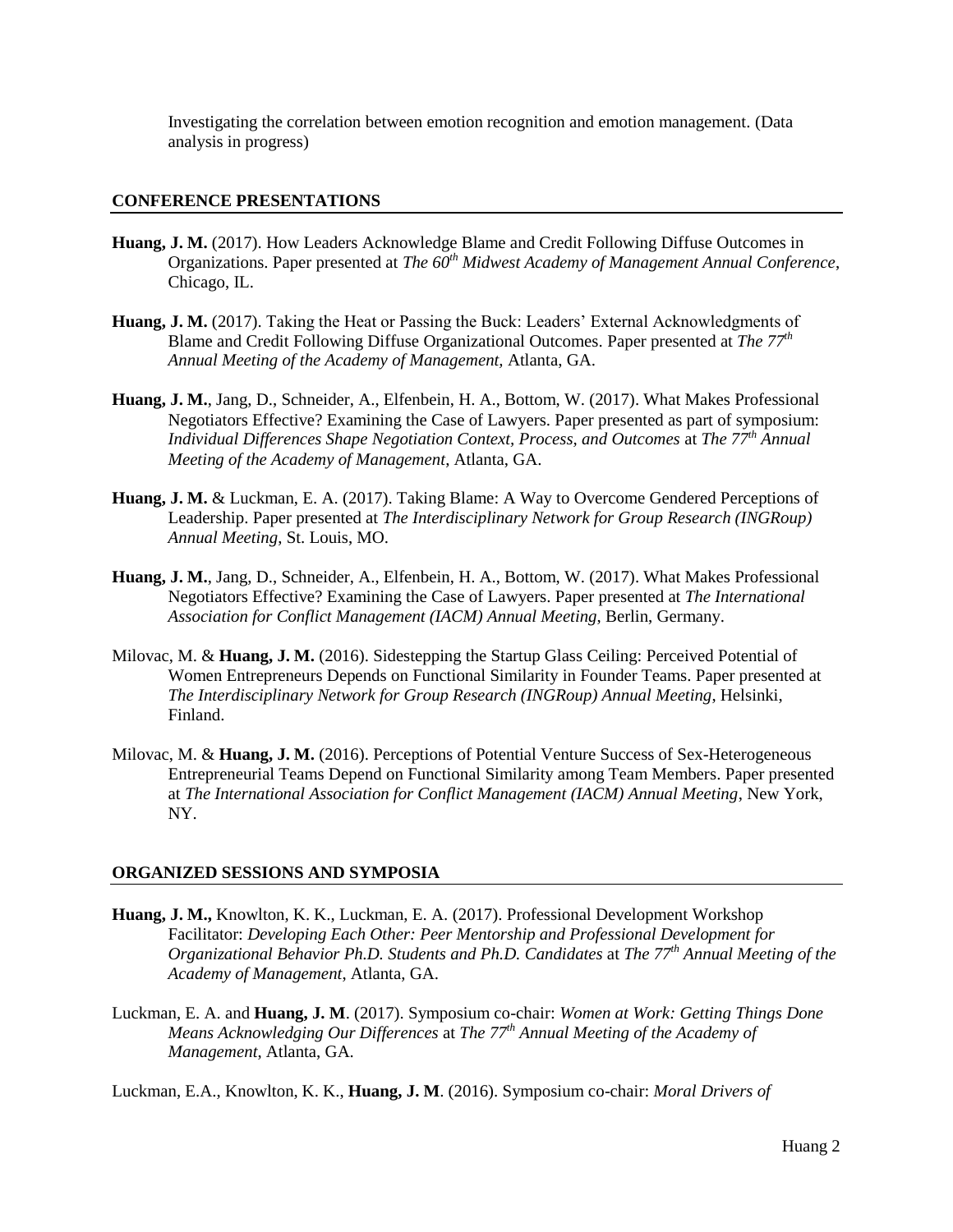*Interpersonal Behaviors at Work* at *The 76th Annual Meeting of the Academy of Management*, Anaheim, CA.

# **TEACHING EXPERIENCE**

| <b>Sole Instructor</b>                                    |                                    |
|-----------------------------------------------------------|------------------------------------|
| OB 461: Negotiation (Undergraduate course)                | <b>Fall 2017</b>                   |
| Overall instructor rating<br>$\bullet$                    |                                    |
| Average rating: 9.19/10 (departmental average: 8.64/10)   |                                    |
| Median rating: 10/10                                      |                                    |
| <b>Curriculum Development</b>                             |                                    |
| MGT 200A: Business Fundamentals for Non-business Students | Fall 2016 - Fall 2017              |
| (Undergraduate/graduate course)                           |                                    |
| <b>Guest Lecturer</b>                                     |                                    |
| MGT 533: Effective Managerial Communication               | Summer 2017                        |
| Lecture Topic: Leadership                                 |                                    |
| (Specialized master's program course)                     |                                    |
| MGT 200A: Business Fundamentals for Non-business Students | Spring 2017                        |
| Lecture Topic: Leadership and teamwork                    |                                    |
| (Undergraduate/graduate course)                           |                                    |
| <b>Teaching Assistant</b>                                 |                                    |
| OB 450V/572: Defining Moments: Lessons in Leadership      | Spring 2017, 2018                  |
| (Undergraduate/MBA course)                                |                                    |
| OB 5601: Organizational Behavior<br>٠                     | Fall 2016, Spring 2017             |
| (Professional MBA course)                                 |                                    |
| MGT 200A: Business Fundamentals for Non-business Students | Fall 2016, Spring 2017 $\setminus$ |
| (Undergraduate/graduate course)                           |                                    |
| OB 400C/500B: Women and Leadership                        | Fall 2015, 2016                    |
| (MBA course)                                              |                                    |
|                                                           |                                    |

# **HONORS AND AWARDS**

#### **Olin Business School, Washington University in St. Louis (Graduate)**

Full-time Doctoral Fellowship WashU Staff Day Speech Showcase Contest – 2017 Speech of the Year Winner

# **University of Michigan (Undergraduate)**

Society of Women Engineers – Outstanding Performance in Engineering Scholarship College of Engineering Dean's List The Epeians Engineering Leadership Honor Society

## **PROFESSIONAL MEMBERSHIPS**

■ Academy of Management